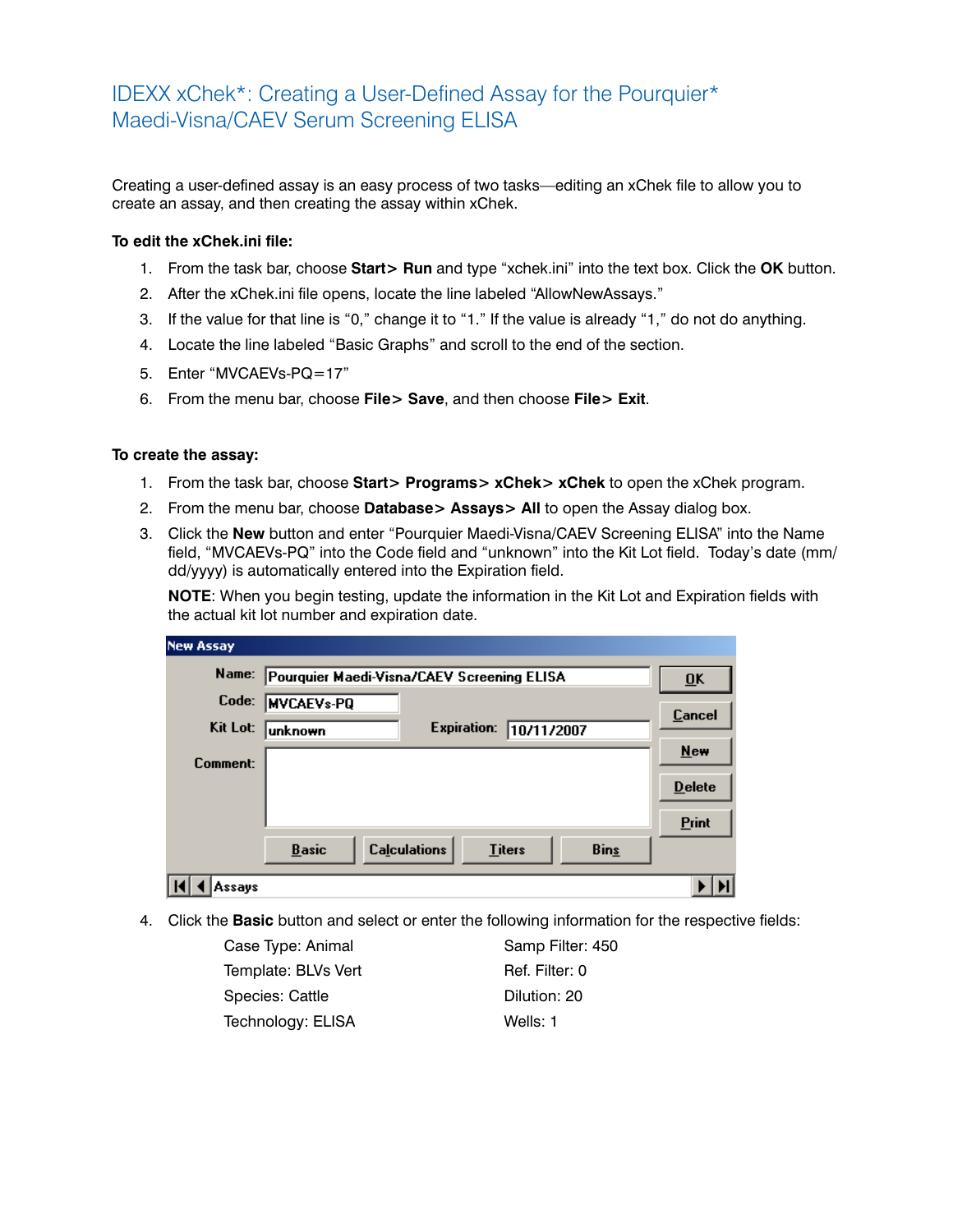| <b>New Assay</b>    |              |                         |    |                           |
|---------------------|--------------|-------------------------|----|---------------------------|
| Case Type: Animal   |              | Samp Filter: 450        |    | $\overline{\mathbf{0}}$ K |
| Template: BLVs Vert |              | Ref Filter: $\boxed{0}$ |    |                           |
| Species: Cattle     |              | Dilution:               | 20 | <b>Cancel</b>             |
| Technology:         | <b>ELISA</b> | Wells:                  |    |                           |

**NOTE:** The Pourquier Maedi-Visna/CAEV Serum Screening assay has a negative and a positive control configuration in the insert that is not supported by the IDEXX xChek software. The assay has been set up in xChek to have a vertical control configuration. Therefore, place negative controls in wells A1 and B1 and positive controls in wells C1 and D1.

- 5. Click **OK** to save the settings.
- 6. Click the **Calculations** button and select or enter the following information:

Formulas:

"S" Part of Ratio: Sample1 - Negative

"P" Part of Ratio: Positive - Negative

"N" Part of Ratio: None

Blocking Factor: None

First Calculation:

 Variable: S/P Positive Cutoff: 1.20 Suspect Cutoff: 1.11 Comparison: >=

Second Calculation: Variable: None Positive Cutoff: 0 Suspect Cutoff: 0 Comparison: None

**NOTE:** xChek does not support the S/P % calculation. Instead, xChek calculates an S/P value. The cutoff values have been updated to match the new calculation and the interpretation is the same.

| <b>New Assay</b>                |                     |                               |                           |  |  |  |  |
|---------------------------------|---------------------|-------------------------------|---------------------------|--|--|--|--|
| Formulas                        |                     |                               |                           |  |  |  |  |
| "S" Part of Ratio:              | Sample1 - Negative  |                               | $\overline{\mathbf{0}}$ K |  |  |  |  |
| "P" Part of Ratio:              | Positive - Negative |                               | Cancel                    |  |  |  |  |
| "N" Part of Ratio:              | <b>None</b>         |                               | Reset                     |  |  |  |  |
| <b>Blocking Factor:</b>         | None                |                               |                           |  |  |  |  |
| <b>First Calculation</b>        |                     | <b>Second Calculation</b>     |                           |  |  |  |  |
| Variable:                       | S/P                 | Variable:<br>None             |                           |  |  |  |  |
| <b>Positive Cutoff:</b>         | 1.20                | <b>Positive Cutoff:</b><br>lo |                           |  |  |  |  |
| <b>Suspect Cutoff:</b><br>11.11 |                     | <b>Suspect Cutoff:</b><br>In  |                           |  |  |  |  |
| Comparison:<br>l>=              |                     | Comparison:                   | None                      |  |  |  |  |
|                                 |                     |                               |                           |  |  |  |  |

7. Click **OK** to save these settings and then click **OK** again to save the assay to the database. You can now test for Maedi-Visna/CAEV antibodies using the xChek Assay Management System.

**NOTE:** xChek does not evaluate controls or results for validity when you use a user-defined assay. You must evaluate the results from each assay in accordance with good laboratory practices. To evaluate your assay validity, refer to the "Validation Criteria" section in the insert provided with the test kit.